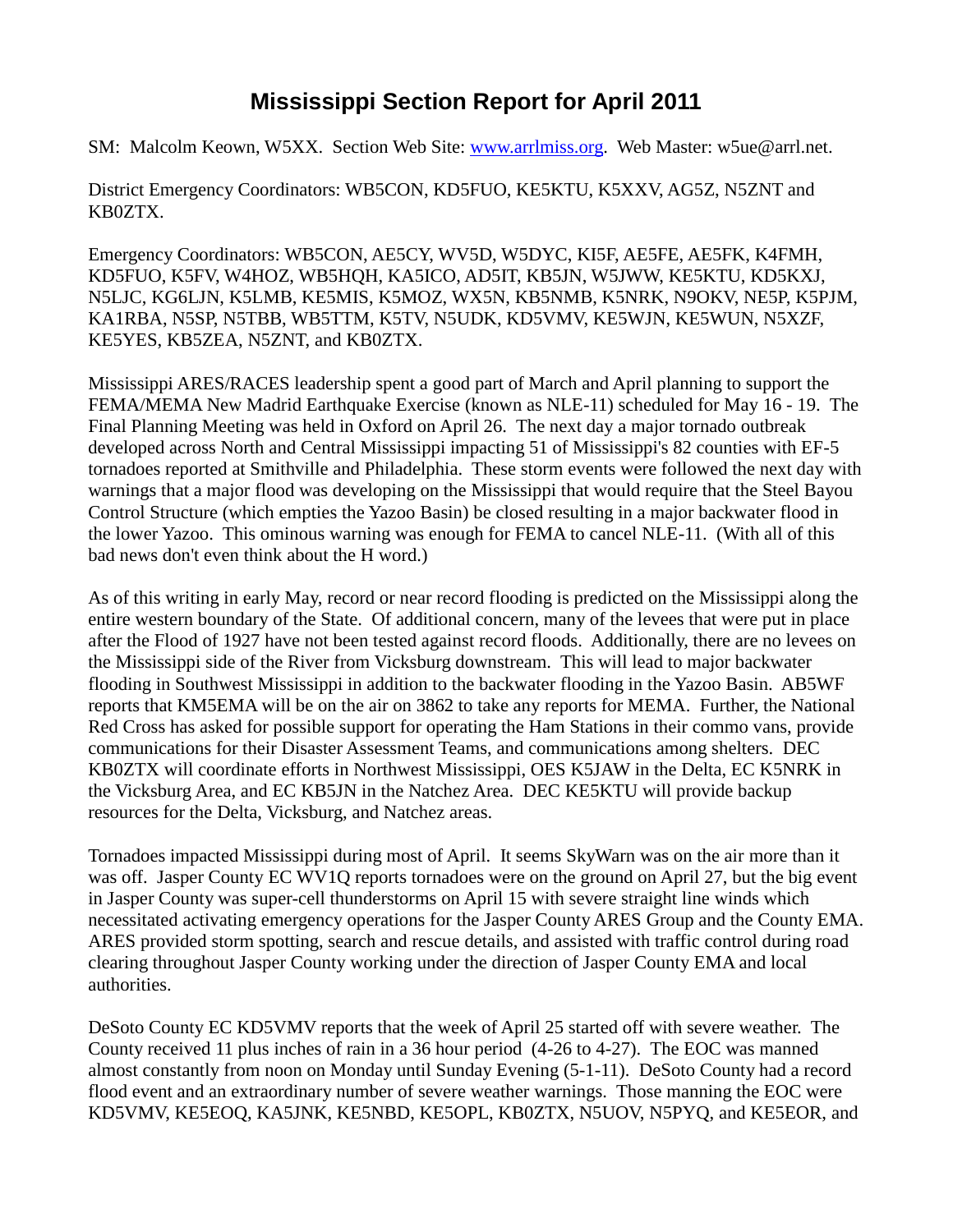at NWS – Memphis KI4QAQ. Net Control Stations were KE5NBC, KB0ZTX, N5PYQ, W5LJD, and KD5CKP. In the field reports were provided by KF5HRD, W9IK, KE5RHM, K5OMC, KD4NOQ, KE5TMY, KE5GYQ, KD5PIT, KF5JAK, W5GD, AC4JB, KF8PD, KD5ONH, KF4QFH, W5KK, KE5MXY, and KE5JIX.

KB5GT reports that the Yazoo County ARES Net was activated twice during the storm event of April 26 – 27. Many reports were received related to trees down and power outages though out the night and the during next day as thunderstorm warnings and tornado warnings were issued. NCS W5PKN reports the following provided reports KB5GT, KE5YES, KF5DJS, KC5VTE, KC5MUV, and KC5QON.

On the public event support side, K5BLL reports that the Jackson ARC provided communications for the 2011 Magnolia Meltdown 5K run/walk on Saturday, April 2nd. The event, sponsored by several health-care affiliates of St. Dominic Hospital was laid out through the Fondren and Woodland Hills sections of North Jackson. The 202 runners and 110 walkers finished the event in about an hour. JARC members were spaced around the course to report any problem areas. The event was completed without any reportable incidents. The 147.000-W5IQ repeater located atop St. Dominic Hospital was used. The following operators worked the event: K5XU, K5KKD, K5GCY, K5CID, K5BLL, K5LEM, KE5JKD, KE5WAC, and KA5TJW.

Bill, K5BLL, also notes that the Jackson ARC also provided communications for the 2011 Natchez Trace Century Ride, organized by the City of Ridgeland, Recreation, and Parks Department on Saturday, April 9th. This event, in which 438 bicyclists participated, is sponsored by several bicycle dealers, TV and FM broadcasters, soft drink bottlers, and other businesses in the Jackson area. The ride started at the Old Trace Park on the Barnett Reservoir and went about fifty miles up the Trace, nearly to Kosciusko, and then back to the starting point. There were five rest stops and four turn-around points for the bicyclists choosing to ride 25, 50, 62, or the total 100 miles. The Ride started at 7:30 am and the course was cleared about 3:30 pm. JARC members K1REZ, W5JMJ, K5CID, N5GT, WS7EOC, K5LEM and WM5A manned those locations. KD5JPB, K5GCY, KE5JKD, KE5WAC, K5RWB and NC5Y were Rovers while KA5TJW rode with the Bike Repair Truck. Due to the length of the course, JARC utilized the Sharon-145.45-W5PPB and the Brandon-145.345-K5RKN repeaters. Net Control was manned by N5DU and K5BLL using a rig for each of the two repeaters.

EC WX5N relays that the Tishomingo County ARC conducted 'Radio Day' on April 16 from the heights of Woodall Mountain (the highest point in the state of Mississippi at 806 ft. ASL) for a little fun and communications. The TCARC EmComm trailer was on site from which club members made a few contacts, ironically mostly on 2 meters simplex even though there were HF rigs in the trailer with a new DX Engineering 43' multiband vertical mounted outside (that TCARC is very proud of.) They did make some contacts on HF, but the bands were not in the best of shape. TCARC members arrived on the mountaintop 7:30 am and stayed until noon. The objective was to test the new antenna and discuss improvements in the trailer and and to plan upcoming club activities. Radio Day Event planner WX5N reports that a good time was had by all including the hot dogs and cake for lunch.

The Steel Magnolias, Susan G. Komen Run For The Cure, was held on April 16 in downtown Jackson. A day after severe thunderstorms and tornadoes impacted the area, the Race For The Cure was held under, what could only be described as, perfect conditions. The Central Mississippi Amateur Radio Association along with help from the Jackson Amateur Radio Club provided communications for the race organizers. Participants included WX5H and his wife Susan, WM5A, KE5JKD, KE5WAC, KE5DHC, KF5EZT, KD5JPB, K5BLL, K5GCY, K5LEM, W5UQT, and K5FV.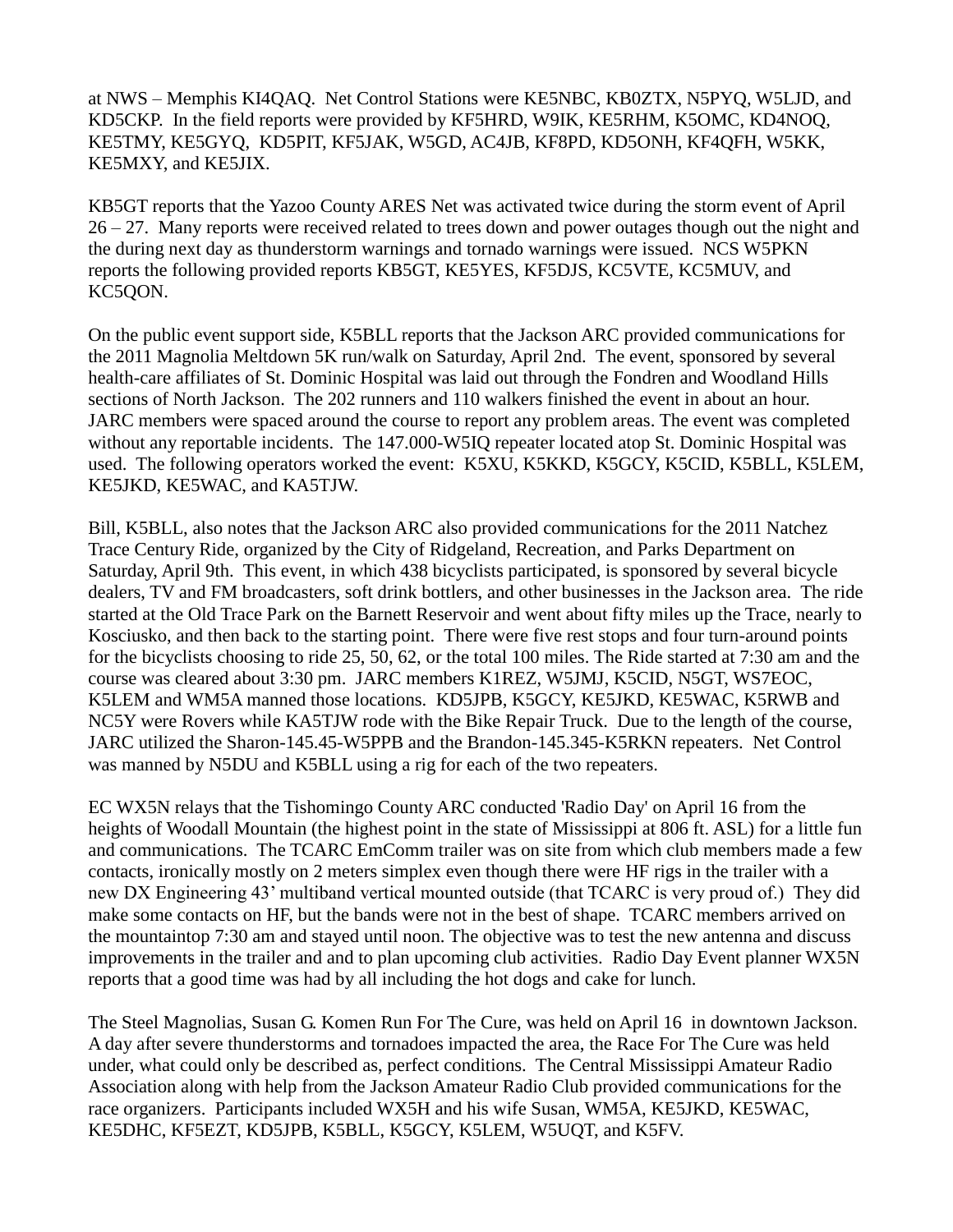W5MR reports that the Mississippi State University VE Team conducted a marathon VE session on April 17 lasting over three hours. A total of 31 candidates were tested for a total of 55 exams yielding 17 new technicians and 3 generals. Mike admits that the VE Team was not expecting this many candidates, and the room used for the testing only held 20 at a time, so as one candidate would finish the exam another would take his seat. Thanks to the VE Team for doing such a fine job with this long session: AE5OC, AE5IO, AE5LG, AE5PY, and W5MR.

DEC WB5CON advises that the Alcorn County ARES (ACARES) group provided communication for the Coca-Cola Classic 10k foot race on Saturday, May 7. This was the 30th year of the race and the turnout was the second highest ever, with 1,291 entries with 1,130 finishing! ACARES members were stationed at each mile marker and the finish line to relay the first, second, and third position of the male, female, and wheelchair divisions. APRS was used to track the lead runner, and provided a moving map display to the race announcer at the finish line. The APRS equipment was in a car in front of the lead runner that also had a radio announcer for the local Supertalk Mississippi FM station. The hams volunteering for the race were KD5LAP, K0RIS, KJ4IHT, W5OA, and K5WHB.

Lafayette County EC K5LMB reports the the University of Mississippi Amateur Radio Club provided communications and race marshaling for the Double Decker Spring Run 2011. Amateur Operators participated in directing 10K Runners and 5K Runners/Walkers on the course route and communicating to race organizers the status of participants as they passed multiple check points along the route. UMARC members also assisted two runners in need of medical assistance. Double Decker Spring Run organizers expressed their appreciation for the valuable services provided by UMARC. K5LMB says those supporting this event were W5MPC (ARRL Emergency Preparedness Manager), K5DSG, WB5VYH, N5RB, K5PTM, KS5U, KE5NQP, KF5IMA, KF5IVD, KE5EOP, and KF5KPG. Also assisting UMARC were Frances Sullivan-Gonzalez, Jake Clemons, and Eric Freimark.

The listings of new Hams in the State in April, the upgrades, and new ARRL Members are not available this month. We'll catch up next month. The ARRL did report that ARRL Membership in Mississippi is now 1083. Down 3 from last month. Keep working. 1100 is actually in site!

And in more EMCOMM news, welcome to N5XZF as EC for Wayne County.

Congratulations to KB5ZEA who became the second ham in Mississippi to complete the ARRL EO-16 Course - Public Service and Emergency Communications Management for Radio Amateurs. The first to complete the course was KA5DON. In addition, congratulations to WB5TTM, who completed IS-802.

Club Newsletters/Reports: Chickasaw ARA (KE5RHM), Hattiesburg ARC (AC5E), Meridian ARC (W5MAV), Pearl River County ARC (N5WLW), and the Northeast Mississippi ARA (KE5SSB).

DEC/EC Reports: WB5CON (NE MS/Alcorn), AE5FE (Lauderdale/Clarke), KD5FUO (Lowndes), K5MOZ (Jackson), WX5N (Prentiss and Tishomingo), WB5TTM (Union), WV1Q (Jasper), KD5VMV (DeSoto), and KE5WJN (Pearl River).

Regret to report the passing of KM5GE of Jackson, WV5C of Ellisville, AB5EG of Southaven, K5LEM of Florence, and former K5KIP of Laurel.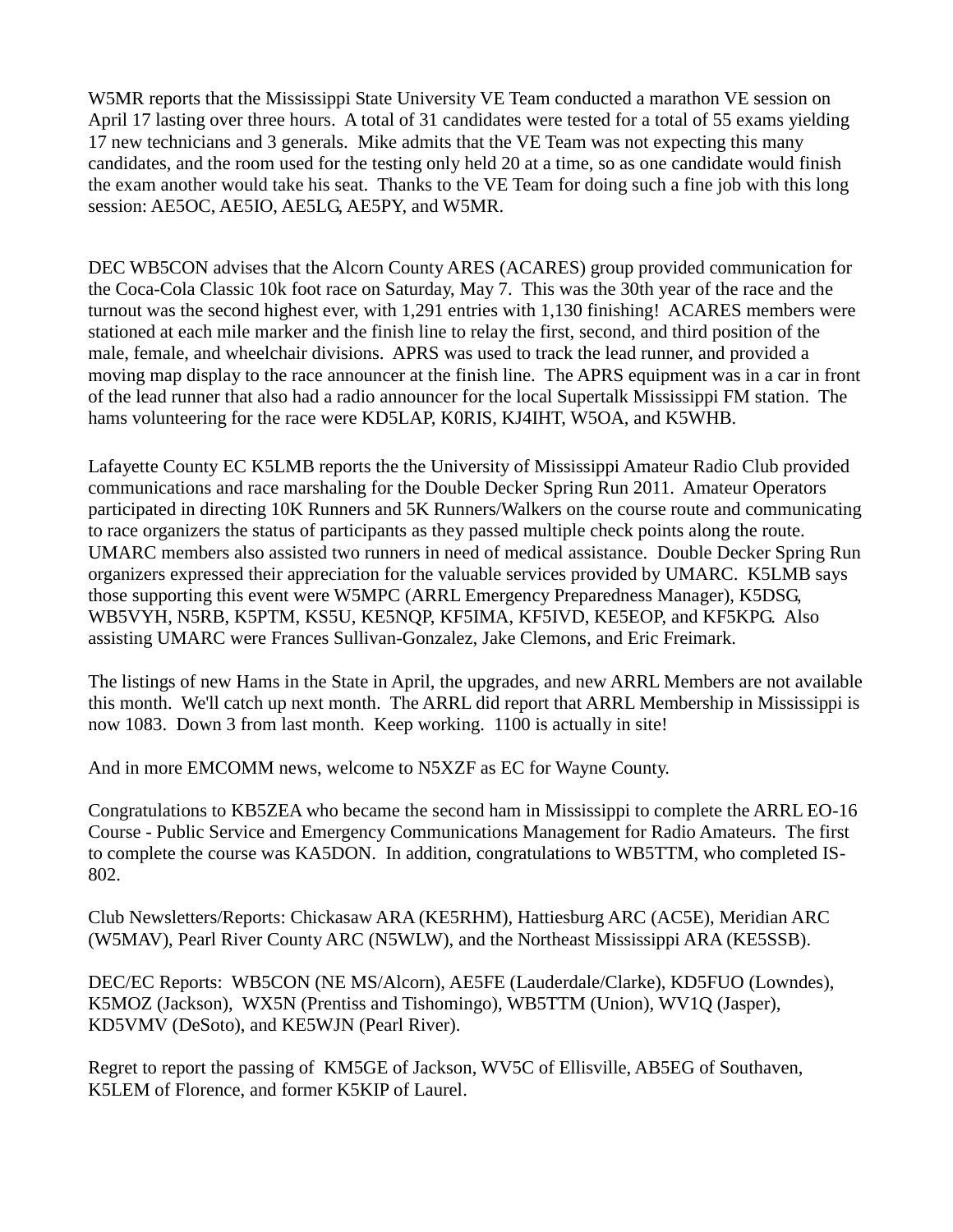HF Net Reports - sessions/QNI/QTC (Net Manager)

Magnolia Section Net 30/1078/24 (K5DSG)

MS Baptist Hams Net 4/19/0 (WF5F)

MSPN 30/2676/21 (K5NRK)

MS Slow Net 17/17/0 (W3TWD)

MTN/OZK 28/89/19 (AA5J)

VHF Net Reports - sessions/QNI/QTC (Net Manager)

Booneville and Prentiss County ARES 4/53/0 (WX5N)

Capital Area Em Net 4/110/1 (K5XU)

Delta ARES Net 4/19/0 (K5JAW)

Grenada/Yalobusha Counties ARES 4/36/0 (AD5IT/KE5MIS) (plus 5 WX Net Activations)

Hattiesburg AEN 4/98/0 (K5MIQ)

Itawamba County ARES 4/51/2 (KB5NMB) (plus 3 WX Net Activations)

Jackson ARC Em Net 4/44/2 (N5DU)

Jackson Co ARES Net 18/238/2 (K5MOZ)

Jasper County ARES 5/40/3 (WV1Q)

Magnolia DX Assn 4/54/0 (K5OAZ)

Meridian Area EN 7/65/4 (AE5FE)

Metro Jackson ARES Net 3/49/10 (K5GY)

Mississippi Coast ARA 4/50/0 (K5KMU) (plus one WX Net Activation)

Miss/Lou Em Net 4/27/0 (K5NRK)

NE MS Skywarn 8/151/5 (W5LMW) (plus 3 WX Net Activations); March Report: 5/86/1

Panola County ARES 4/28/0 (KC5DPJ)

Pearl River County ARES 4/47/0 (KE5WJN) (plus one WX Net Activation)